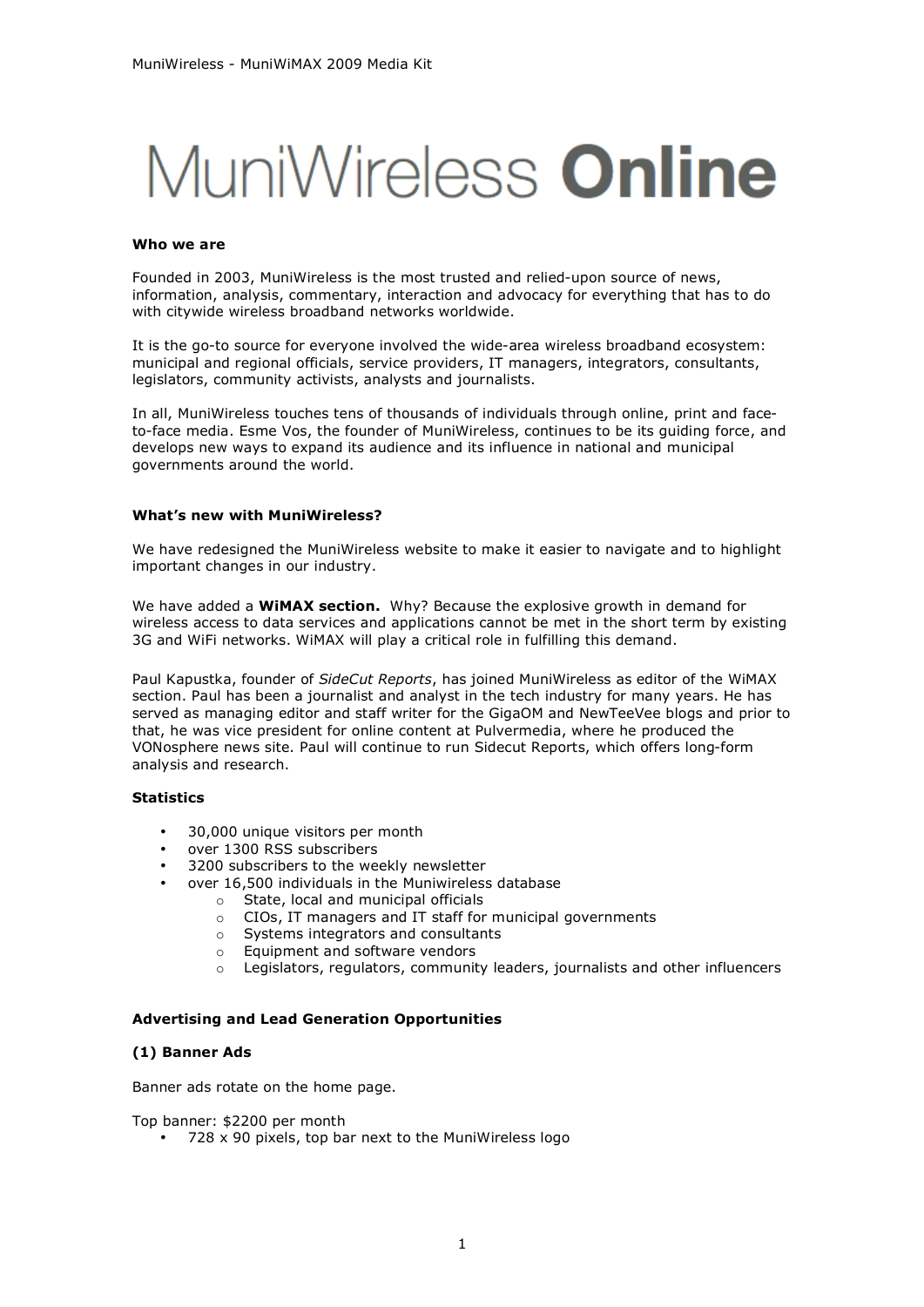Vertical tab: \$2000 per month 336 x 280 pixels, right hand side

Skyscraper ad: \$1000 per month

• 160 x 600 pixels, right hand side underneath the vertical tab

Small square ad: \$500 per month

• 125 x 125 pixels, right hand side underneath vertical tab and poll

Quick poll sponsorship: \$500 per month

• sponsor can send poll questions

# **(2) Main section sponsorships (4 available): \$1500 per month**

Main section sponsors will receive TOP BANNER AD on all section pages (sole advertiser in this location). There are 4 main sections:

- Applications
- WiMAX
- City and County Wi-Fi Networks
- Regional News (Europe, Asia, Middle East and Africa, Latin America)

## **(3) Exclusive sponsorship of Google map with WiMAX networks or Google map with muni WiFi networks: \$2500 per month**

We have put together two Google maps: one showing cities with available WiMAX service and another showing citywide WiFi networks and hotzones. Users who go to the WiMAX map can find out details about the service providers and subscription fees. **We expect these pages to be the most heavily visited after the home page.**



Your ad would appear beneath the "View larger map" link in the graphic below:

+ Learn More

**Recent Comments** 

WiBro (Wireless Broadband) is t mobile WiMAX (IEEE 802.16e-20 2.3 GHz spectrum with 8.75 MH Jeff Orr on Map of mobile WiM/ now available

Currently, the WiMAX network o nomadity, i.e. you can move yo<br>one point to another within the WiMAXian on Map of mobile Wi world now available

is the service fixed or nomadic. just go to one of the 30 towns connect to the service? ... Esme Vos on Map of mobile Wil world now available

#### **Resources**

Mobile Internet: What is WiMAX's role?

New WiMAX Report: Why the New Clearwire gives WIMAX its best chance at success in the US marketplace

Now live: Sidecut Net Neutrality Report

**CEAN 1**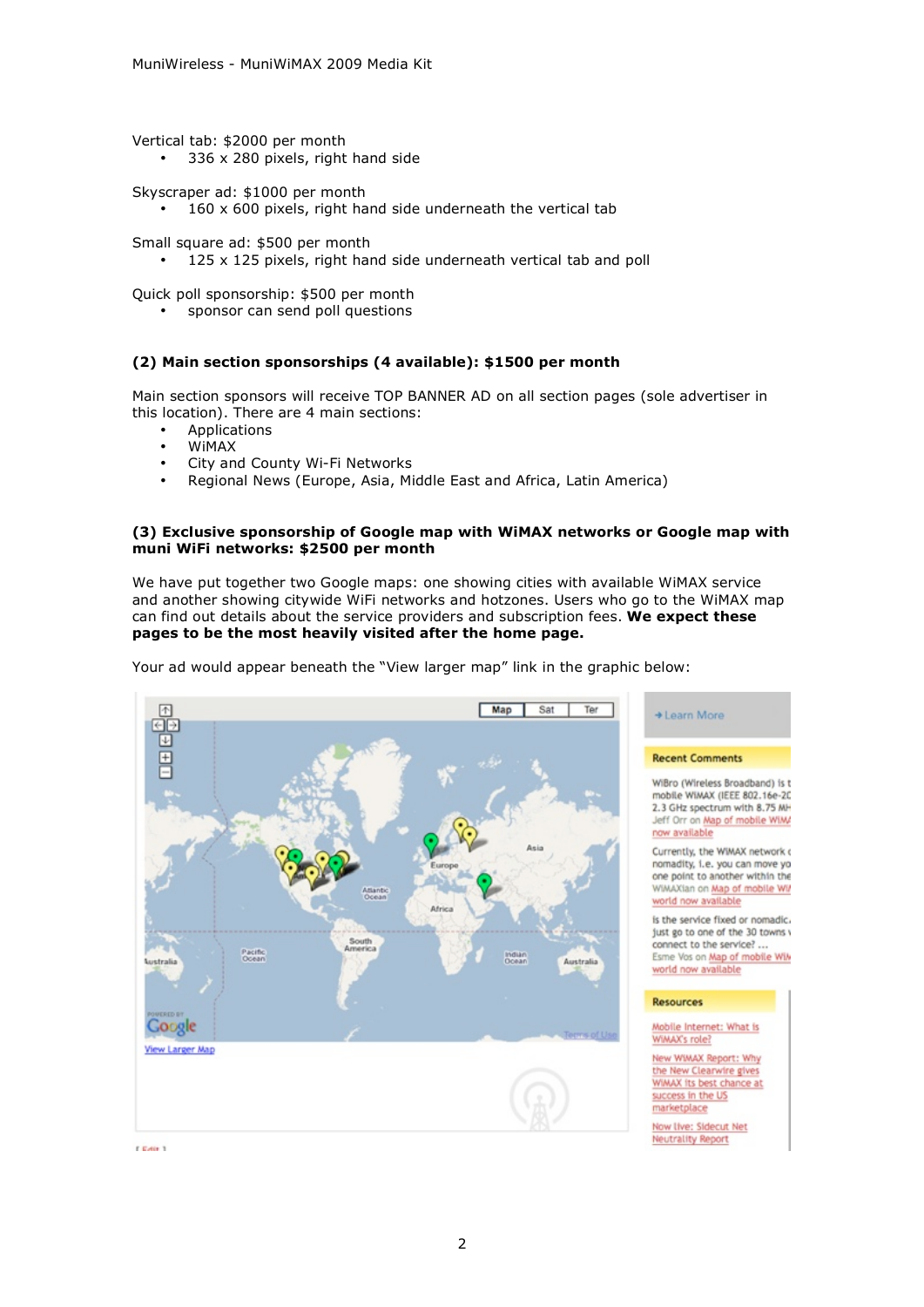# **(4) Publicity for webinars**

We will be doing much more publicity for webinars because they have proven to be very effective for lead generation. We are flexible and can post your webinar announcements on **short notice**.

- \$500 per blast (a blast is an article posted on the MuniWireless website, in the main articles and events sections, which shows up on the Home page)
- \$500 for inclusion in the webinar TV Guide (one time fee)
- \$800 for 4 weeks in the weekly newsletter (or \$400 for two weeks right before your webinar)

# **(5) Custom postings of white papers and case studies**

• \$300 per posting (no charge if you sign up for the Company Profile page)

# **(6) Company profile page: \$5000 per year**

If you're not in, you're out! Make sure you are listed in our Companies database, which includes equipment manufacturers, integrators, distributors, service providers – everyone in the ecosystem. Buyers search the database to find out who is selling products and delivering services in their city or country. You will get your own profile page.

- 250 words: company description  $+$  logo  $+$  product description
- links to latest 3 press releases (you send us press releases regularly and we post them)
- ability to post white papers and case studies in our Resources section *for no additional cost*

#### **(7) Weekly newsletter: \$800 for 4 weeks**

You can run text ads in the weekly newsletter. We limit the number of advertisers to four per newsletter.

# **(8) Online video production**

We help our clients produce video for marketing purposes. Please contact us and we will give you a quote.

#### **(9) Consulting services**

#### **Putting together your 2009/2010 marketing campaign**

We can help you put together your 2009/2010 marketing campaign. We are experts in the municipal / wide-area wireless broadband market and can advise you on how to craft your campaign for a variety of audiences and **how to take advantage of the increased spending by the Obama administration on broadband infrastructure in the United States.**

**Social media consulting:** using Facebook, Linked In and social networking sites to generate leads and improve brand recognition

We have used Facebook, Linked In, Twitter and other social networking tools for generating leads, maintaining contact with users and enhancing our brands. We can help you do the same. Contact us for our social media consulting services.